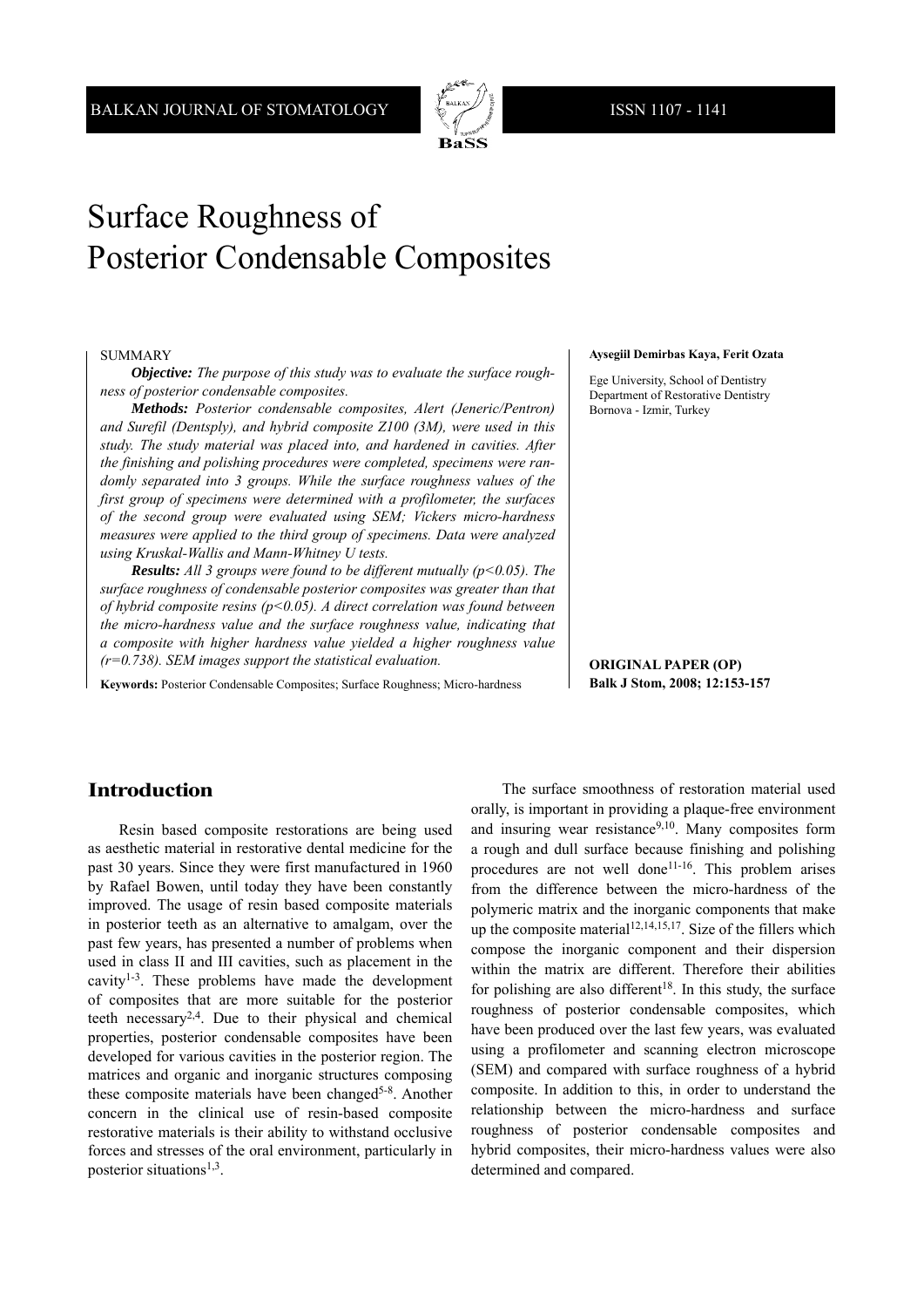# **Material and Methods**

A total of 3 resin-based composites, 2 posterior condensable and 1 hybrid composite, were used in the study. The names, batch numbers and manufacturers of these products are shown in table 1.

*Table 1. Composites used in the study*

| Product  | Batch number       | Manufacturer                             |
|----------|--------------------|------------------------------------------|
| Alert    | N <sub>15</sub> CB | Jeneric Pentron, Wallingford,<br>CT, USA |
| Surefill | 9812000106         | Dentsply, Weybridge, Surrey              |
| Z 100    |                    | 3 M. St. Paul, MN, USA                   |

Acryl blocks with 6 mm wide and 2 mm deep cavities were prepared. The composites were placed into these cavities following the manufacturer's recommendations, a transparent strip band (Du Pont Co, Wilmington, Del) was placed on top and they were pressed down with glass. After the glass plate was removed, they were irradiated for 40 seconds under visible light (Cavex clearlicht HL 500, Cavex Holland BL). The specimens were then immersed in distilled water for 1 week and incubated at 37°C. At the end of this period, finishing and polishing procedures were completed for all of the specimens. As surfaces of all the specimens would be appropriate for clinical settings, they were processed under water with a flame-shaped diamond mill without applying pressure. This procedure took 15 seconds.

One type of polishing system was used in this study. (Hawe Neos Dental, Dr. HV Weisserfluh Ltd, Switzerland) $19$ . In this system, coarse (white), medium (blue), fine (yellow), and X-fine (pink) polishing disks were applied under water (according to the manufacturer's recommendation), starting from course to fine, for 15 seconds each, with a 30000 rpm rotating tool. After each successive change in abrasive, the specimens were rinsed thoroughly to remove all debris from the previous abrasive. Then white rubber was applied for 15 seconds, and the last step of the polishing procedure was completed using a rubber cup (Crescent Dental Mfg Co, Lyons III) and luster paste (Sybron/Kerr, Romulus, Mic.).

During the polishing of each specimen, care was taken to apply the same amount of pressure in the same direction. All finishing and polishing procedures were done by the same investigator on the same day to reduce variability.

From each group of study material for which the finishing and polishing procedures were completed, 15 specimens were randomly picked for the surface roughness measurements and SEM analysis, and 10 specimens were randomly picked for micro-hardness measurements.

#### *Surface Roughness Measurement*

Surface roughness (Ra-value or arithmetic average roughness) was determined using a Mahr Concept perthometer tool (Perthen Mahri Germany) with a 0.2 $\mu$ m tip radius and wave length  $\pm$  250 that can take measurements within a 3.00 mm<sup>2</sup> area. The average was taken of 5 Ra-values taken from each specimen.

SEM Analysis

Specimens with the finishing and polishing procedures completed were prepared to be examined under SEM (Joel JSM 5200, Tokyo, Japan). Specimens were plated with 200 A<sup>o</sup> gold. Scanning Electron Micrographs made at original magnifications of x100 and x500 were evaluated and compared for surface texture and roughness. The samples were tilted and examined at a 10° angle.

#### *Surface Micro-hardness Measurement*

10 samples randomly selected from each study material with the finishing and polishing procedures completed were used to perform micro-hardness measurements. The vickers M41 Photoplan Microscope with micro-hardness attachment (Vickers Instruments, York, UK), which is a pneumatically loaded microhardness tester, was used to measure the surface hardness. This test involves applying a 136° diamond pyramid shaped indenter into the surface of the material being tested, and measuring the diagonals of the indentation produced. 10 readings were taken at different locations on the surface of the specimen. The lengths of the diagonals of the indentation were measured and then averaged. Using this value, VHN was obtained from 100 g Vickers Hardness Scale. This procedure was repeated for all specimens.

The results obtained by using the above tests for the ability of polishing of the 3 types of resin based composite restorations used were statistically evaluated by Kruskal-Wallis and Mann-Whitney tests. The presence of a correlation between the surface roughness and microhardness values was also evaluated.

### **Results**

The surface roughness values (Ra-values), arithmetic means, standard deviation and median values of the resin based composite materials used in this study are as shown in table 2. According to the Kruskal-Wallis test, the difference between all the study groups in respect to surface roughness values was found to be significant ( $p$  < 0.05).

When the surface roughness values were analyzed according to the Mann-Whitney test, 3 different resinbased composite resins were found to be different from each other. The obtained results are as summarized in table 3.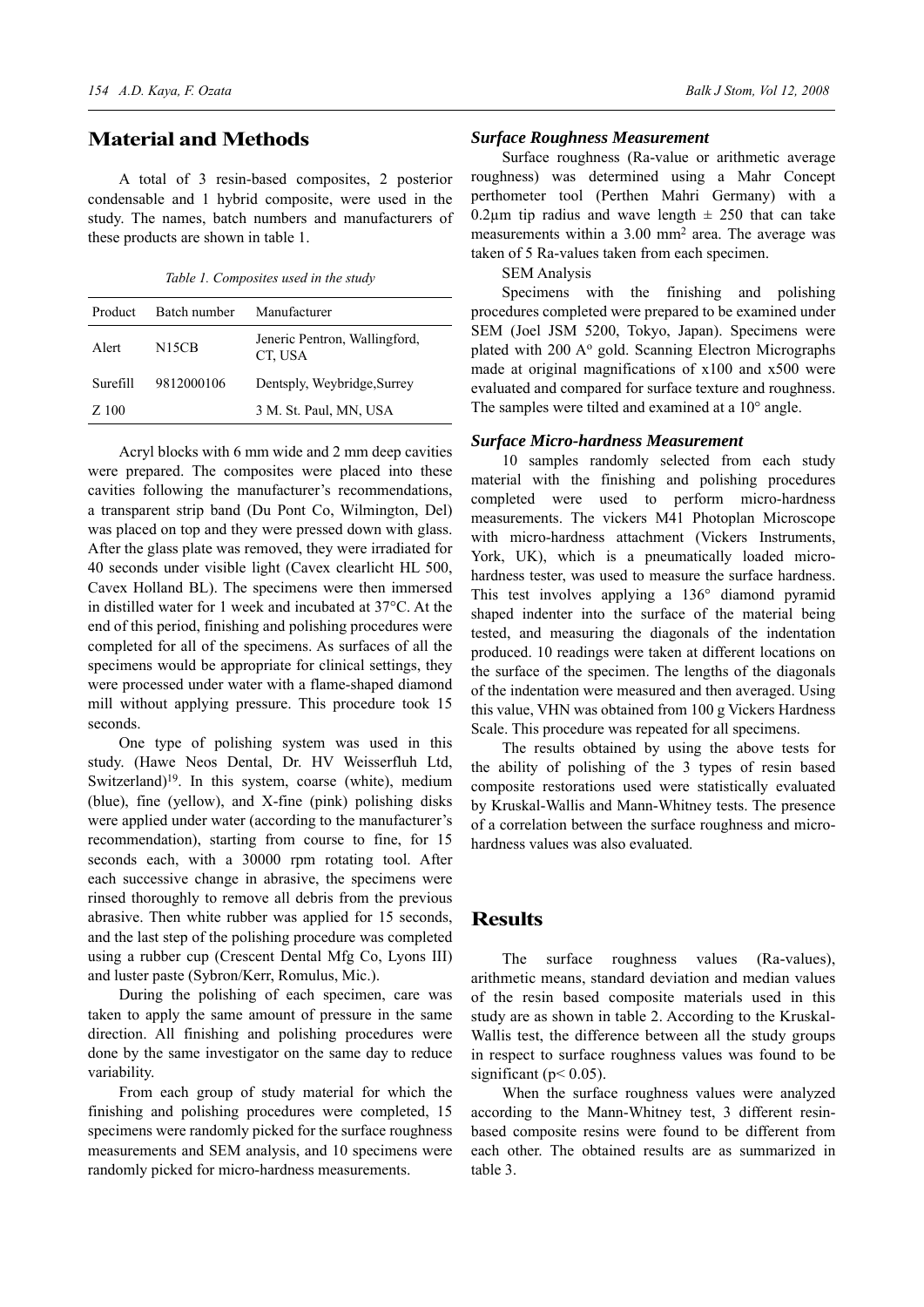*Table 2. Surface roughness (Ra-value) in μm of composites used in this study*

| Product  | Mean   | SD        | Median |
|----------|--------|-----------|--------|
| Alert    | 0.3150 | 5.720E-02 | 0.2950 |
| Surefill | 0.2010 | 2.283E-02 | 0.1950 |
| Z 100    | 0.1720 | 1.229E-02 | 0.1700 |

*Table 3. Composites compared in respect to their surface roughness (Mann-Whitney test)*

|          | Alert | Surefill                 | Z 100    |
|----------|-------|--------------------------|----------|
| Alert    |       | $0.000*$                 | $0.000*$ |
| Surefill |       | $\overline{\phantom{0}}$ | $0.000*$ |
| Z 100    |       |                          |          |
|          |       |                          |          |

 $*$  - significant (p<0.05)

The surface profile tracings obtained from resin based composites are as shown in figure 1. The SEM analysis was generally coherent with the profilometric data. Particles broke off from the surface of the first group of posterior condensable composites had the highest surface roughness values. The surface compactness of this group could be observed under x500 magnification. Stick and spherical particles were observed to be exposed from the surface (Fig. 2). In the second group of posterior condensable composites parallel to the surface roughness data, a more homogeneous surface can be observed with rarely a few particles sticking out of place. There are scratches and striations on the surface (Fig. 3). The smoothest surface among all study groups was observed in the hybrid composites, which make up the third group. Composite filler structure was observed. In addition to this, the surface was well polishable (Fig. 4).



*Figure 1. Surface profile tracing of composites finished and polished (A - Alert; B - Surefill; C - Z 100)*



*Figure 2. Scanning electron micrographs depicting surface profiles of Alert (magnification: A - x100; B - x500)*



*Figure 3. Scanning electron micrographs depicting surface profiles of Surefill (magnification: A – x100; B - x500)*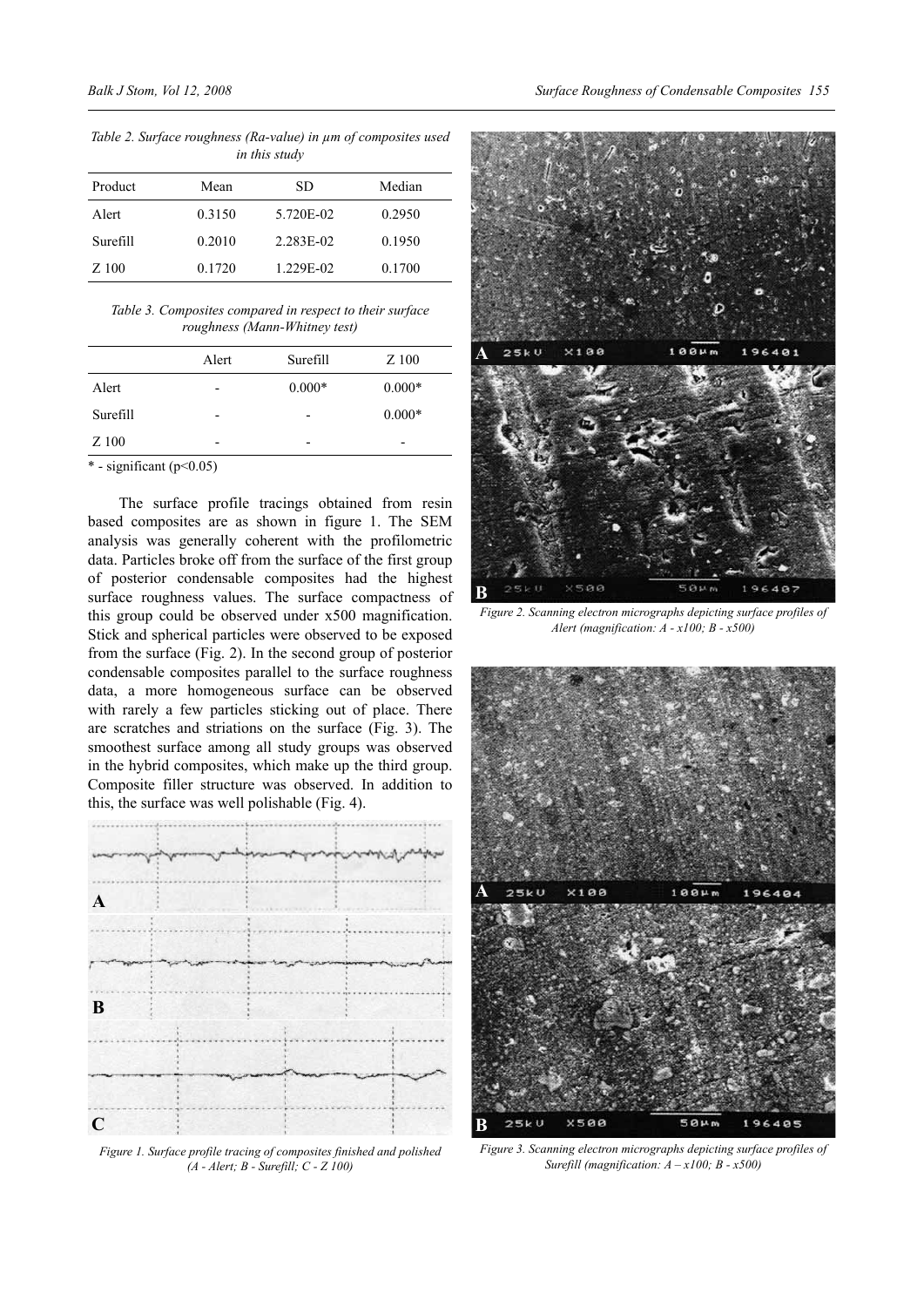

*Figure 4. Scanning electron micrograph depicting surface profiles of Z 100 (magnification x100)*

Micro-hardness values are as shown in table 4. The difference between all 3 groups in respect to microhardness was significant according to the Kruskal Wallis test (p<0.05). The results obtained when study materials were compared according to the Mann-Whitney test in respect to their micro-hardness values are shown in table 5.

*Table 4. Micro-hardness (VHN) of composites used in this study*

| Product  | Mean   | SD    | Median |
|----------|--------|-------|--------|
| Alert    | 127.24 | 37.62 | 114.42 |
| Surefill | 87.34  | 17.47 | 82.70  |
| Z 100    | 68.16  | 10.74 | 65.35  |

# **Discussion**

Among the 3 different resin-based composite materials, finished and polished in the same manner and conditions, the condensable posterior composites in which the filler structure and proportions were changed for usage in posterior situations were found to have, unlike hybrid composites, a rougher surface. The SEM images of the specimens are supported by profilometric measurements. The roughness values were in this order: Alert; Surefil; Z 100. In fact, the particles of Alert and Surefil condensable posterior composites have broken off from the surface during the finishing and polishing procedures structure (Figs. 2 and 3). The scratches formed during the finishing procedure have not been eliminated by the polishing procedure. On the other hand, with the hybrid composite, to which the same finishing and polishing procedures were applied, a reasonably smooth surface was obtained during the polishing procedure (Fig. 4). Although the condensable posterior composites were found to have

*Table 5. Composites compared in respect to their micro-hardness (Mann-Whitney test)*

|                            | Alert | Surefill | Z 100    |
|----------------------------|-------|----------|----------|
| Alert                      | -     | $0.004*$ | $0.000*$ |
| Surefill                   | -     |          | $0.005*$ |
| Z 100                      | -     |          | -        |
| $*$ significant $(n<0.05)$ |       |          |          |

 $-$  significant (p $\leq 0.05$ )

When the presence of a correlation between microhardness and surface roughness of resin based composites used in the study was evaluated, roughness was observed to increase as micro-hardness increases in all of the groups; correlation coefficient was found to be  $r=0.73$ with  $p=0.000$  (Fig. 5).



*Figure 5. Correlation graph depicts hardness value and surface roughness value*

a different surface roughness than the hybrid composite, the two condensable posterior composites used in the study were also different from each other. Alert, which has sticks, 60-80 μm long and 6 μm in diameter and particles of various cross sections in its structure, had a rougher surface than Surefil that has particles of various cross sections and sizes in its structure. The Vickers microhardness measurements, profilometric measurements and SEM images of the specimens, were on the same line. The composite material with the highest surface roughness value, that does not have a homogenous surface observed in the SEM images, also had the highest VFN values.

Studies have been conducted on physical properties of condensable posterior composites developed over the past few years for use in class II and III cavities, as a form of composite material used as an alternative to amalgam in posterior teeth. In these studies physical properties in question are reported to be no better than those of hybrid composites. In addition to this, it is reported that filler proportion has been increased to increase viscosity in